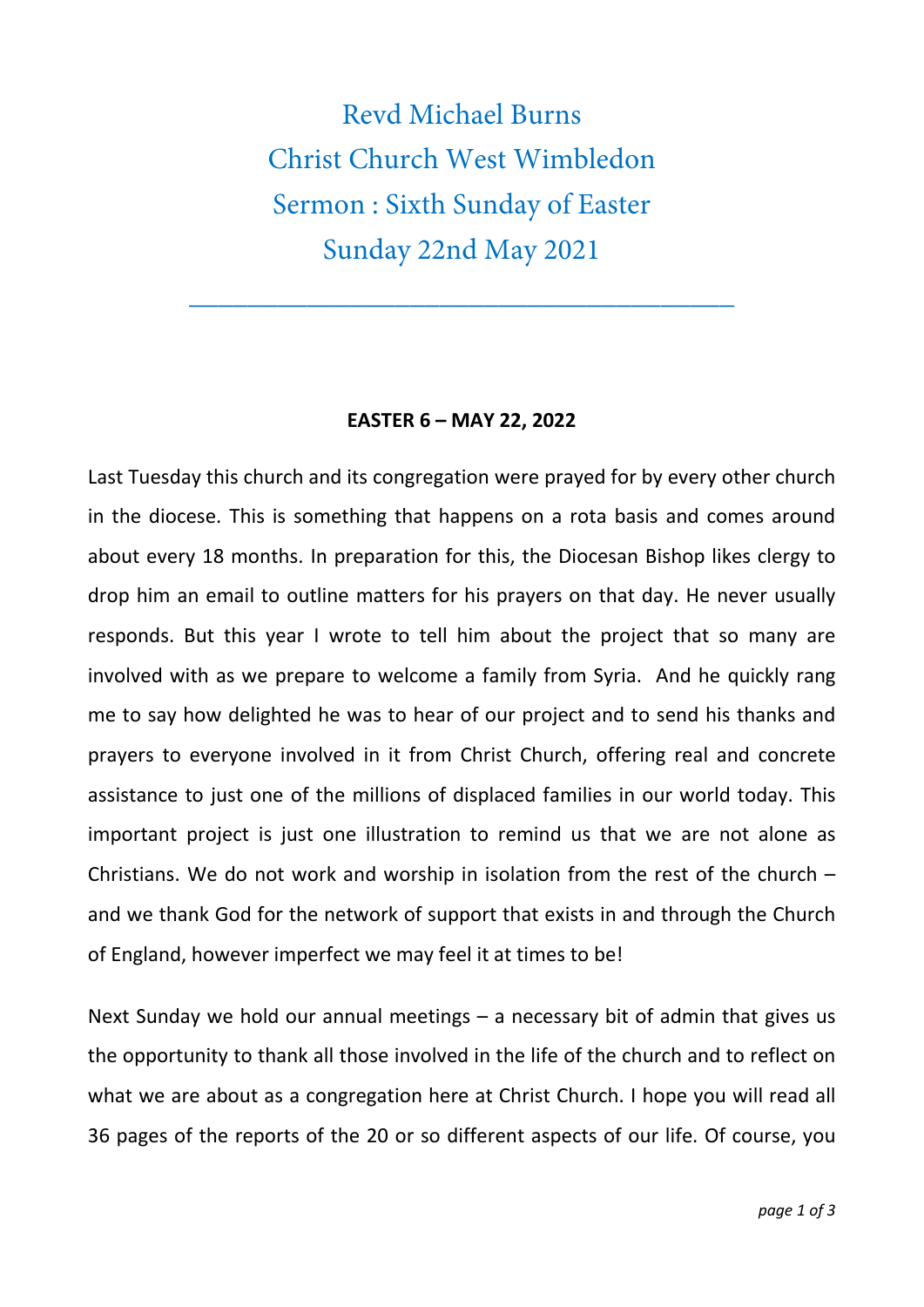will quickly spot where there are gaps and where we could do more or be better disciples. But we do try to hold to the mantra 'to do a few things and do them well'. Yes, I am sure you will all know of other churches and be envious of their exhaustive – sometimes perhaps exhausting? – work, but here we try to do what we can and to continue to play an active share in the life of the local community and of the wider church.

This morning we continue to hear the farewell discourses as John records the last words of Jesus to his disciples. They would probably have found them very difficult to comprehend without our benefit of hindsight. But because we know what happens next, we know that Jesus is referring after his death and resurrection to the feast of Pentecost when the Holy Spirit would empower them to begin their task of establishing the Christian Church. But Jesus goes on to remind them of his connectedness with the Father and that all is to be based upon love – the Father's love for the Son and the Son's love for us – for if we love God we will keep his commandments, for doing so is itself an act of love.

When Jesus tells the disciples to love him and keep his commandments, he is placing himself in the tradition of Moses who gave the tablets of the law to the Israelites, the first of which commanded them to love the Lord their God with all their heart, mind and soul. So, Jesus equated loving God with keeping commandments.

It is an idea which St Augustine of Hippo, (a Christian theologian living from 354 to 430) penned as "Love God and do as you please" though that's a somewhat flippant and cryptic version of the quote, which conveniently omits the second part which runs: "Love God and do whatever you please: for the soul trained in love to God will do nothing to offend the One who is Beloved."